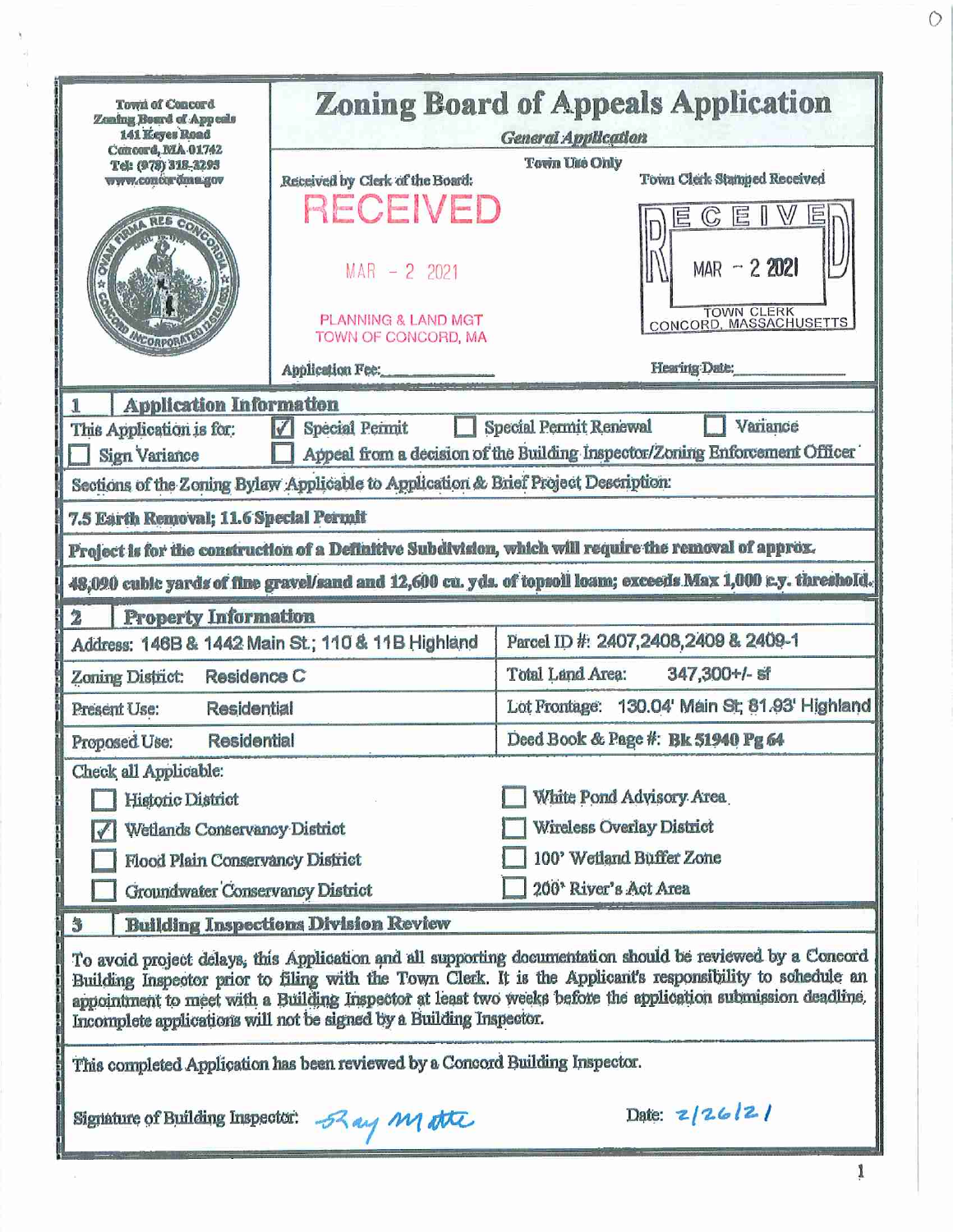| <b>Property Owner/Applicant Information</b><br>$\overline{4}$                                                                                                                                                                                                                                                                                            |                                    |  |  |  |
|----------------------------------------------------------------------------------------------------------------------------------------------------------------------------------------------------------------------------------------------------------------------------------------------------------------------------------------------------------|------------------------------------|--|--|--|
| The undersigned hereby certifies that he/she has read and examined this application, the Board of Appeals<br>Procedures and Checklist and that the proposed project is accurately represented in this Application and<br>supporting documentation, and hereby requests a hearing before the Board of Appeals with reference to the<br>above application. |                                    |  |  |  |
| <b>Property Owner(s) Name:</b><br><b>Faye Erhard Hayes</b>                                                                                                                                                                                                                                                                                               |                                    |  |  |  |
| P.O. Box 1262, Concord, MA<br>Address:                                                                                                                                                                                                                                                                                                                   |                                    |  |  |  |
| Phone:<br>$(987)$ 369-3803                                                                                                                                                                                                                                                                                                                               | E-Mail: fayeerhard@aol.com         |  |  |  |
| Signature Blunde, Manger cend as                                                                                                                                                                                                                                                                                                                         | Date: $\int$ $ 0 $ $\ge$ $ $       |  |  |  |
| <b>Property Owner(s) Name:</b>                                                                                                                                                                                                                                                                                                                           |                                    |  |  |  |
| Address:                                                                                                                                                                                                                                                                                                                                                 |                                    |  |  |  |
| Phone:                                                                                                                                                                                                                                                                                                                                                   | E-Mail:                            |  |  |  |
| Signature:                                                                                                                                                                                                                                                                                                                                               | Date:                              |  |  |  |
| Applicant(s) Name: Symes Development & Permitting, LLC, Attn: Jeffrey Rhuda, Manager                                                                                                                                                                                                                                                                     |                                    |  |  |  |
| Address:<br>50 Dodge Street, Beverly, MA 01915                                                                                                                                                                                                                                                                                                           |                                    |  |  |  |
| Phone: (978) 815-0129                                                                                                                                                                                                                                                                                                                                    | E-Mail: jrhuda@symesassociates.com |  |  |  |
| Kluda, Manger<br>Signature:                                                                                                                                                                                                                                                                                                                              | Date: $\gamma$                     |  |  |  |
| Applicant is:<br>Tenant<br>Owner                                                                                                                                                                                                                                                                                                                         | Agent/Attorney<br>Purchaser        |  |  |  |
| <b>Applicant(s)</b> Name:                                                                                                                                                                                                                                                                                                                                |                                    |  |  |  |
| Address:                                                                                                                                                                                                                                                                                                                                                 |                                    |  |  |  |
| Phone:                                                                                                                                                                                                                                                                                                                                                   | E-Mail:                            |  |  |  |
| Signature:                                                                                                                                                                                                                                                                                                                                               | Date:                              |  |  |  |
| Tenant<br>Applicant is:<br>Owner                                                                                                                                                                                                                                                                                                                         | Agent/Attorney<br>Purchaser        |  |  |  |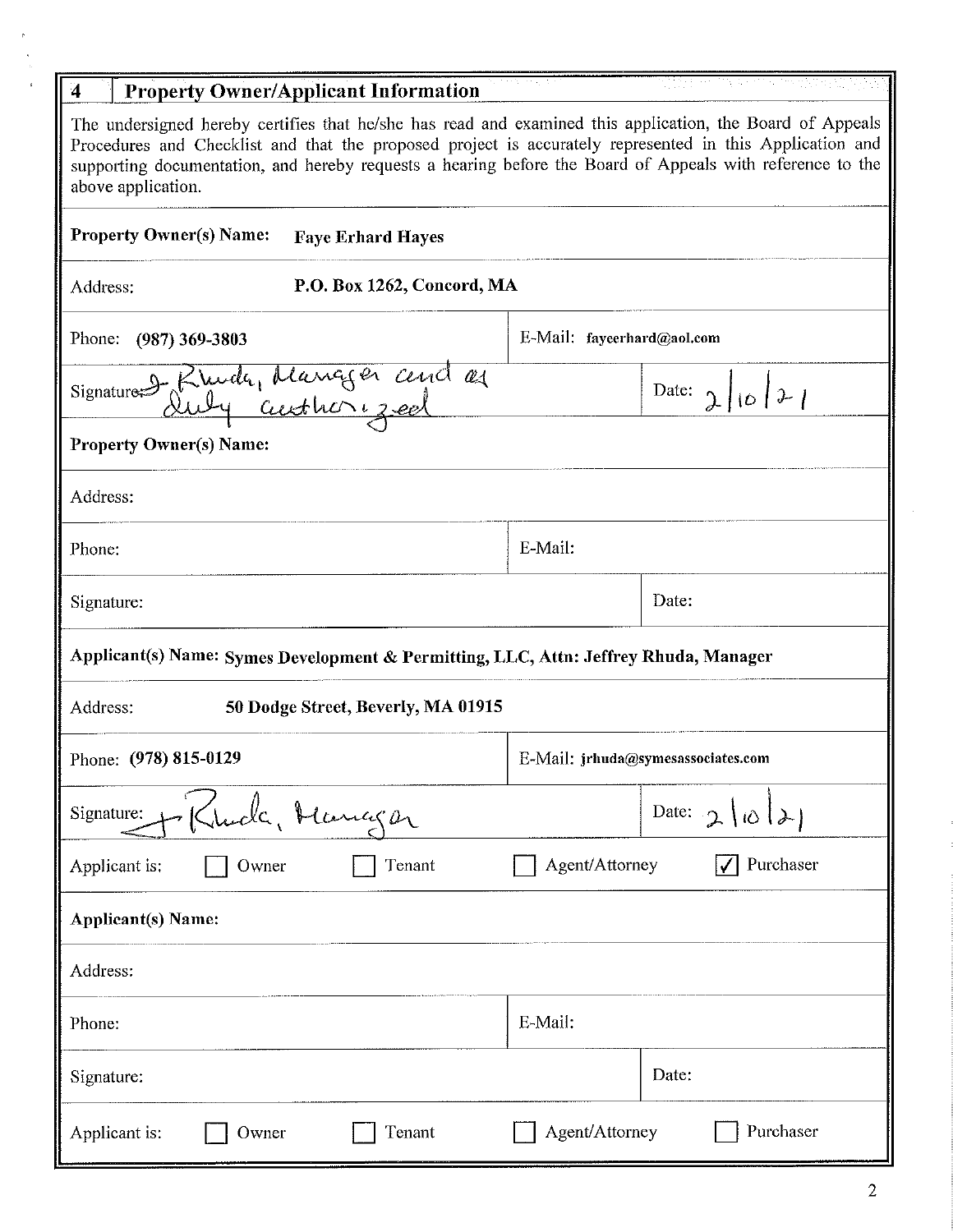

# *Center & Main | 7.5 Earth Removal*

# *Project Narrative Date: February 26, 2021*

# *Scope*

This application is for the removal of earth necessary to construct a definitive subdivision, including the removal in connection with the excavation and grading necessary for the construction of each dwelling.

The land will be used for residential single-family dwellings as shown on the definitive subdivision plans. The restriction to this principal land use, is that no more than one single-family dwelling unit shall be located upon a lot. Therefore, the construction of ways is necessary to provide additional frontage for each dwelling unit constructed.

Each lot will be configured to meet the dimensional regulations of the Concord Zoning Bylaw, consisting of minimum lot area, lot frontage, lot width, yard requirements, building height and floor/area ratio requirements.

# *Applicability*

The Applicant has submitted a written application to the Board for a special permit to remove in excess of one thousand (1,000) cubic yards of earth and the plans therefor.

The finished grade and treatment of the site after completion of the proposed excavation are provided. When compared to the existing features, soil characteristics and topography shown, the result is the minimum practical removal in excess of 1,000 cubic yards, which is subject to board approval per Bylaw Section 7.5.3.

# *Zoning Compliance Generally*

#### *Location*

The property is located within the Residence C zoning district and has frontage along two public ways. The frontage along Main Street and Highland Street is sufficient to provide for the two existing dwelling lots (Lot A & D) and a Subdivision Street (Road A). The frontage along the configured ways (Road A & B) will be sufficient to provide for the sixteen (16) subdivision lots (1-16). A portion of the site is also located within the Wetlands Conservancy along the back northeast property boundary.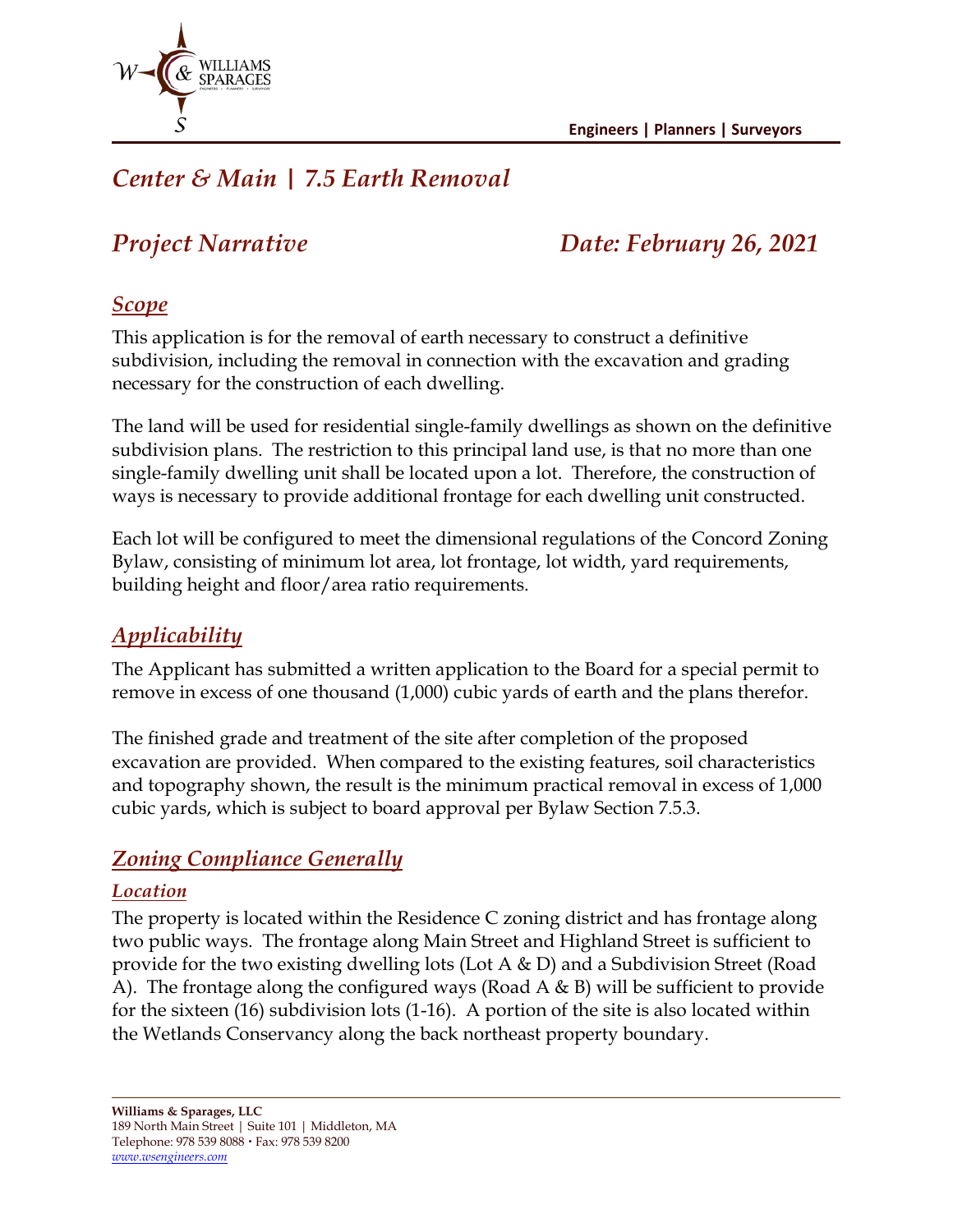

#### *Subdivision Layout*

The constructed ways will have 50.04 feet of frontage on Main Street and 64,876 square feet of land area. Right-of-way width will be fifty (50) feet to provide for installation of public utilities. The finished horizontal and vertical alignment will provide safe visibility and suitable access to each lot from the public way.

The traveled way will be constructed at least (20) twenty feet wide, with a paved surface over gravel base. Provisions for drainage will be provided per the State stormwater management policy and enhanced local storm water regulations. Each permanent dead-end street will have a cul-de-sac turnaround with a minimum right-of-way diameter of one-hundred-fifty (150) feet.

Each configured subdivision lot (1-16) on which a new single-family dwelling will be constructed will have a minimum of 10,000 square feet of land area and a minimum of 80 feet of frontage along Road A or Road B. Greater than five-thousand (5,0000 sf) of land area outside of the Wetlands Conservancy District will be provided within Lot 7, Lot 10 & Lot 11 along the back northeast property boundary.

The subdivision regulations prohibit the vertical alignment of each street from following the existing surface gradients in their entirety, due to the existing steep changes in topography.

#### *Frontage Lots*

The two existing ANR lots (Lot A  $\&$  D) will receive a reduction in area of land (Lot A1 & D1). This excess area will be utilized within the adjoining subdivision lots.

Lot A1 on which a new single-family dwelling will be constructed will have 12,569 square feet of land area and maintain 81.93 feet of frontage on Highland Street.

Lot D1 on which a new single-family dwelling will also be constructed will have 10,330 square feet of land area and maintain 80.00 feet of frontage on Main Street.

Lot A1 will be served by a private onsite septic system, since town sewer policies currently limit the number of building connections to three (3). The Applicant, at this time, has designated ANR Lots (D1, E  $\&$  F) for connection to town sewer.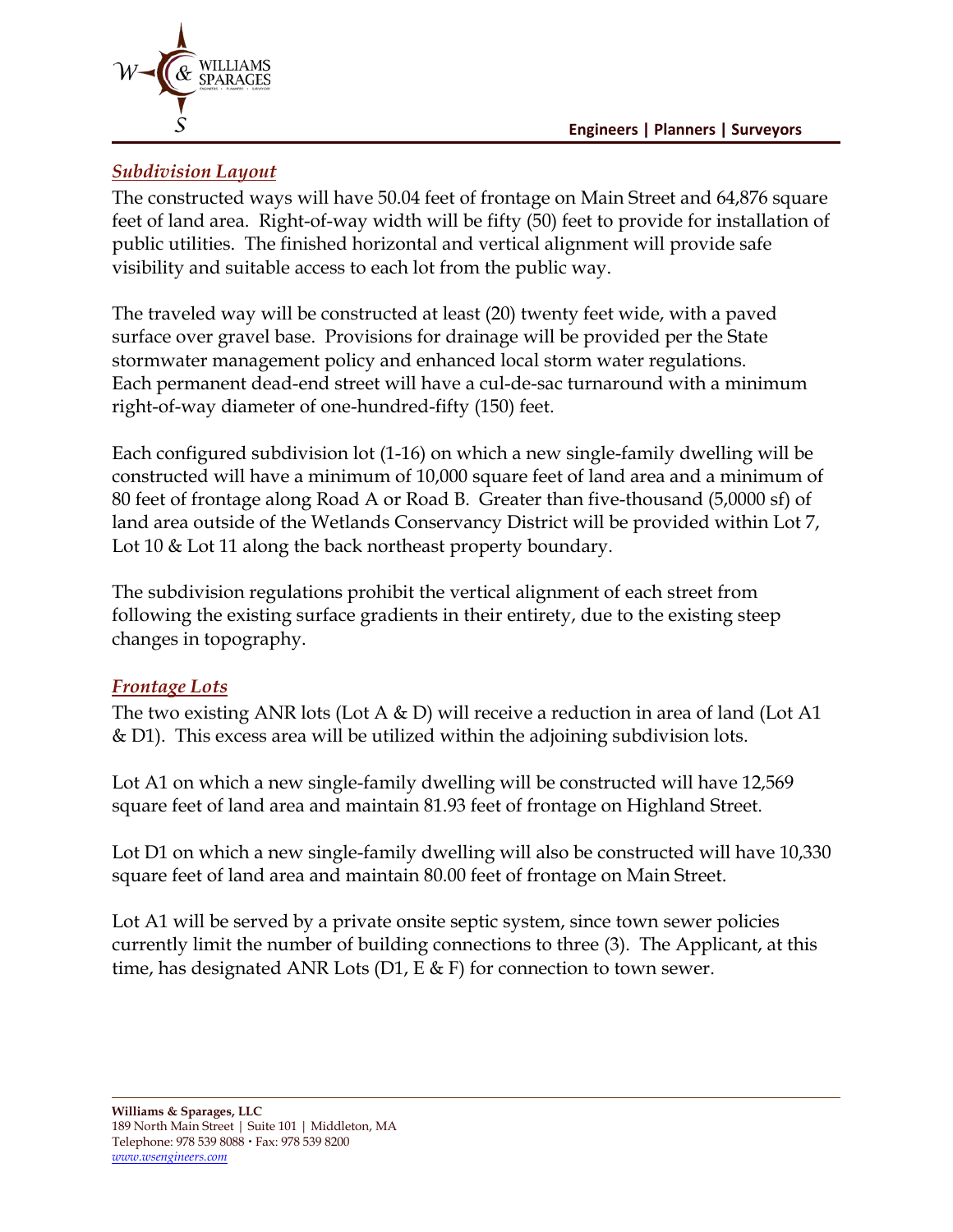

### *Finish Grade Characteristics*

The applicant will remove the two existing dwellings in order to construct the ways per the interim roadway shoulder grades shown on the **Street Topographic Plan.** The construction of the ways will include installation of the utilities and storm drainage located within the easements on select lots.

In unison with the construction of the ways to pavement binder, the applicant will also rough grade each lot, in proximity to finish grade, per the Site Topographic Plan. This will complete the bulk of the removal from the lots and provide dwelling pad sites prior to application for a building permit.

Following the issuance of a building permit for each lot, the applicant will construct a single-family dwelling, including a garage and a paved driveway for adequate off-street parking. Each dwelling will be served by municipal water, an individual private onsite septic system, and a roof drywell when designated on the plan therefor.

Beginning at Main Street, in order to achieve pavement binder, the removal per the street gradients of the volume above Main Street, near the dwellings to be razed, is necessary for the street gradients to slope downward from the back of the sidewalk to match the existing grades within the turnaround area 22 feet lower than Main Street.

Beginning at each lot frontage, minimal removal is still necessary following the completion of the interim roadway shoulder grading along pavement to binder. The grade of the lots  $(1-4 \& 13-16)$  still climbs significantly  $-20-30$  feet from the proposed street gradient along the lot frontage to the rear lot line. A more significant factor is the grade climb upward within the building envelope – 10-14 feet within which a residence could be built in a manner which complies with all land use requirements.

#### *Existing Grade Characteristics*

Beginning at the sidewalk along Main Street, the existing grade (south to north) gradually slopes upward – climbing 14 feet above Main Street at the dwellings, then the grade drops down significantly – to 22 feet below Main Street at the interior bottom of slope down behind the dwellings; the grade then continues gradually downward – dropping to 32 feet below Main Street at the edge of the isolated wetland at rear property boundary. Offsite grade climbs up steeply – to 18 feet below Main Street at the surface of the abutting commuter rail lines.

Beginning at the common driveway along Highland Street, the existing driveway (east to west) also gradually slopes upward – climbing 14 feet above Highland at the dwellings, then the grade is level across the front lawn and woods over to the fenced property boundary with Center Village. Center Village is also 14 feet above Highland Street and Main Street.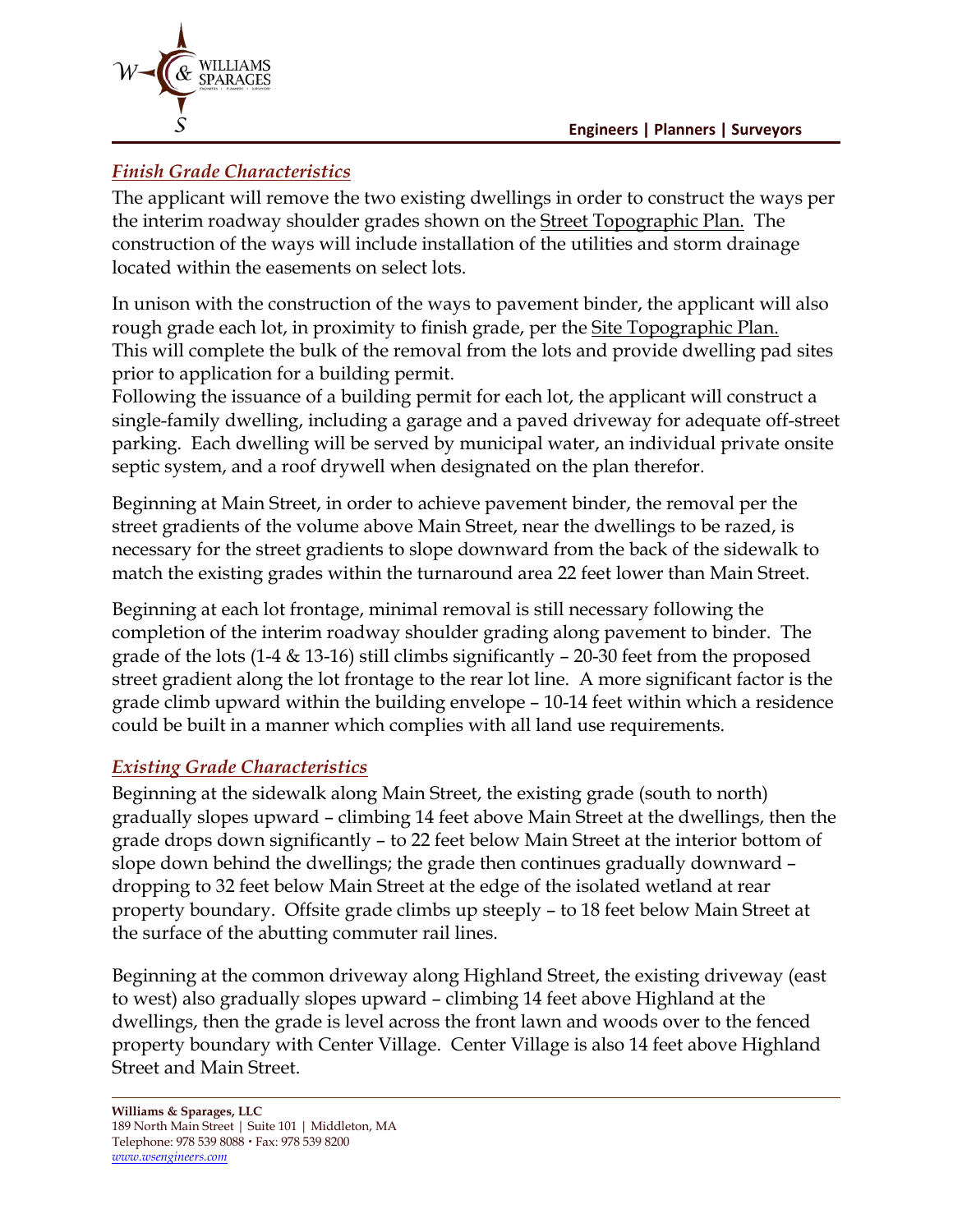

# *Compliance with Zoning Bylaw Section 7.5.3*

7.5.3.1 The volume proposed for removal does not exceed the minimum practical removal required to accomplish the construction, development, or improvement in accordance with the plans therefor.

# *Construction of Ways – Street Topographic Plan*

- The maximum permitted centerline street grade (Sheet  $3 \& 4$ ) in the zoning district will be utilized to provide the minimum practical removal across the entire Roadway Cross Section (Sheet 3).
- The minimum pavement width acceptable to the Planning Board (Sheet 3) will be installed to minimize the displaced volume beneath binder course of pavement.
- The minimum grass shoulder width (Sheet 3) and maximum slope of the shoulder grades acceptable to the Planning Board within the Roadway Cross Section (Sheet 3) will provide the minimal practical removal between the curb and each lot frontage. This area is reserved for snow storage windrows, installation of underground utilities, and planting of street trees.
- The earth cover (Sheets 3, 4  $\&$  5) and minimum dimensions associated with the drainage system acceptable per the Planning Board Decision will be provided.

## *Construction of Dwellings (Cut) – Site Topographic Plan*

- The dwellings will be constructed close to the minimum front yard and side yard setbacks (Sheet 7) as applicable to minimize earth removal within rear yard area.
- The septic tank, leaching area and roof drywell will be constructed close to the minimum setbacks to the dwelling foundation as applicable (Sheet 7).
- The highest finish grade along the lot frontage will be selected for the driveway curb cut (Sheet 3 & 4). This will allow for the highest garage floor (Sheet 6).
- The top of dwelling foundation finish grade (Sheet 6) will be raised to provide a garage under finish grade when feasible. This will minimize the practical removal of earth within the dwelling footprint and setback areas on the lot.
- The maximum permittable cover of earth over each gravity septic system will be utilized per State Environmental Code at time of Building Permit Application.
- Private landscape feature walls will be incorporated to maintain volume.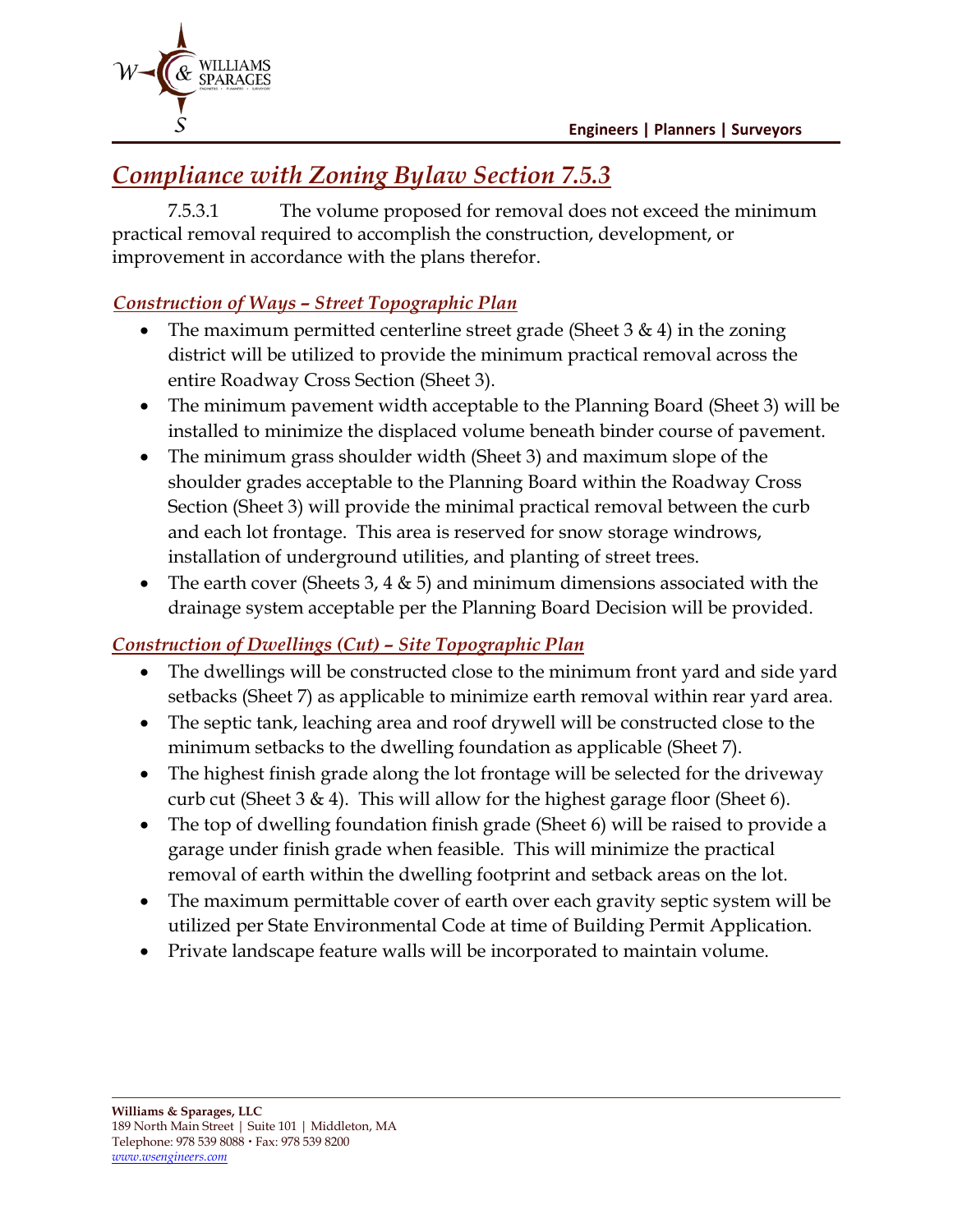

7.5.3.2 The plans submitted in connection with the removal are designed to minimize changes in existing contours to enhance attractive land utilization, effective drainage, suitable road gradients, access or other design considerations.

## *Construction of Ways – Street Topographic Plan*

- Based upon the Planning Board Decision, the plans are designed to provide sufficient width, suitable grades and adequate construction to accommodate the vehicular traffic anticipated by reason of the proposed use of the land served thereby and for the installation of municipal services to serve such land and the buildings to be erected thereon.
- The change is minimized within the roadway (cut area) prior to the cul-de-sac turnarounds (Sheets 3, 4  $\&$  5) by designing the maximum suitable finish road gradients possible per the land use regulations recognized within Bylaw.
- The change is minimized within each turnaround by designing the underground storm drainage system (Sheets 3, 4,  $\&$  5) slightly above the minimum offset to groundwater per the storm water regulations and by providing the minimum cover over the chamber system per the manufacturer specifications.
- The change in existing contours will not adversely affect properties outside the subdivision (Cross-section - Sheet 9).

## *Construction of Dwellings*

- The change is minimized with the lots requiring earth removal by designing the components (Sheet 6  $\&$  7) with the maximum amount of cover permissible.
- The change is minimized with the lots requiring placement of earth (fill) by designing the components with the minimum amount of breakout grading and cover requirements permissible (Sheets  $6 \& 7$ ) per the land use regulations.
- The rear yard area depths within lots along the westerly boundary (Lot 1, 2  $\&$  3) have been increased (Sheets 2 & 7) to enhance land utilization adjacent to abutting structures.
- The change in existing contours will not adversely affect properties outside the subdivision (Cross-Sections - Sheets 9 & 12).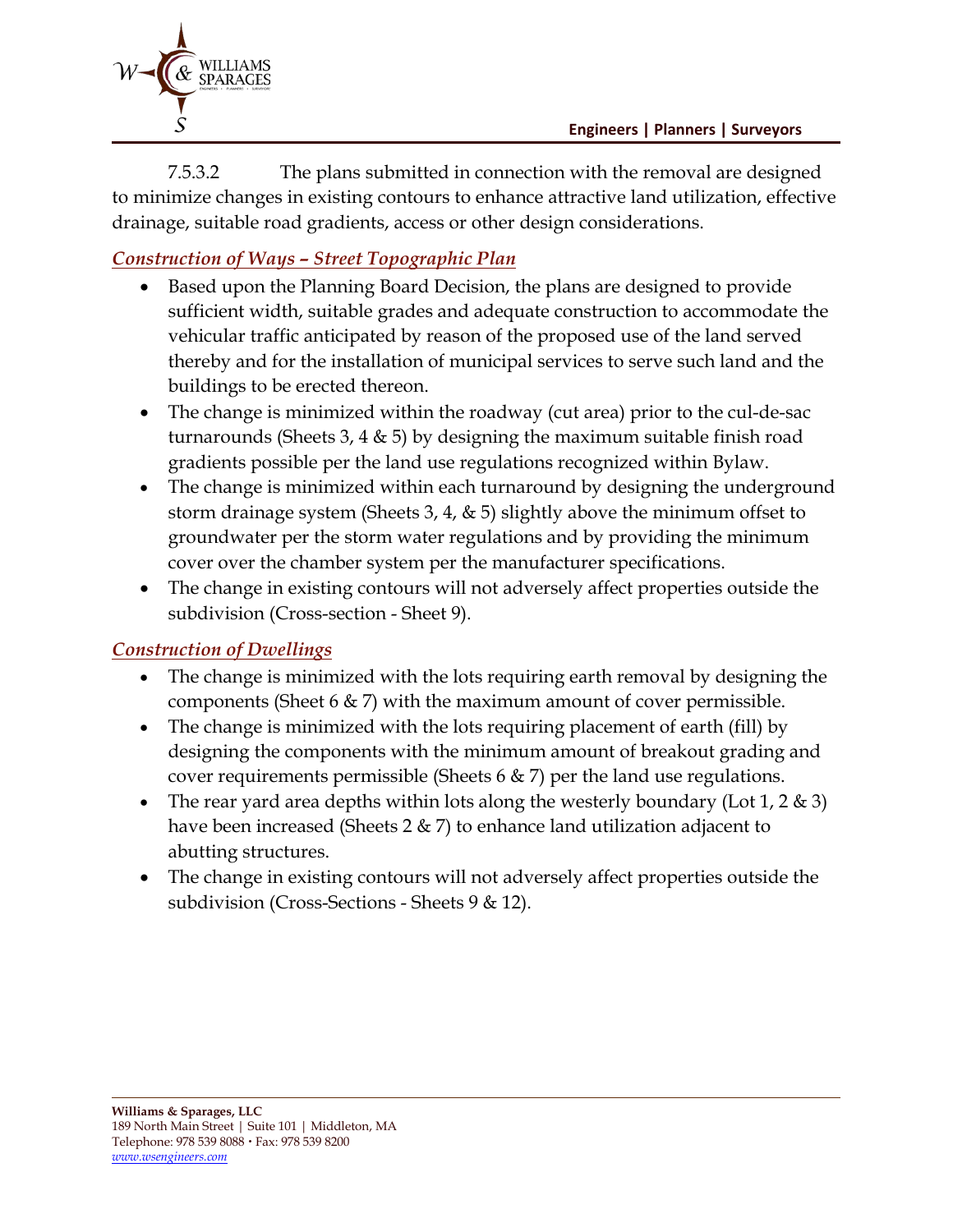

7.5.3.3 Effecting the removal will not be detrimental or injurious to abutters or the neighborhood, either by the alteration of existing topography or by a substantial change in the use of the streets in the neighborhood.

# *Construction of Ways – Alteration of Existing Topography*

- Neighborhood Effecting the removal will not be detrimental or injurious to the neighborhood because there will be a buffer setback more than one-hundred (100) feet from Main Street sidewalk and 50-feet from Highland Street, to the limit of interim roadway shoulder grading (Sheets 3 & 5).
- #1472 Main Street Effecting the removal will not be detrimental or injurious to this westerly direct abutter on Main Street because there will be a buffer setback more than (20) feet from abutter's rear boundary to limit of grading (Sheet 5).
- (#16, 20  $\&$  22) Center Village Drive Effecting the removal will not be detrimental or injurious to this abutting triplex because there will be a buffer setback more than one-hundred (100) feet from the 6'-high fence, directly behind this building, to the limit of interim roadway shoulder grading (Sheets  $3 \& 5$ ).
- (#28, 30  $\&$  32) Center Village Drive Effecting the removal will also not be detrimental or injurious to this second abutting triplex because there will be a buffer setback more than eight (8) feet from the 6'-high fence directly adjacent to the closest corner of this building (pivoted away from the site) to the limit of interim roadway shoulder grading (Sheets 3 & 5).
- Public way Applicant will restrict the areas on Lots E & F during removal as a further safety measure for turning radius.

#### *Construction of Ways – Unsubstantial change in the use of the streets*

• Based upon the traffic counts and testimony from the traffic consultants there will not be a substantial change in the use of the streets during removal.

#### *Construction of Dwellings – Alteration of Existing Topography*

• Neighborhood – The removal associated with the dwellings is limited on the property to within only 50% of the lots.

| <u>Lots</u> | <b>Earth Removal</b> |                              | Location                       |
|-------------|----------------------|------------------------------|--------------------------------|
| $1 - 4$     |                      | Cut $(25\% \text{ of lots})$ | <b>Abutting Center Village</b> |
| $5-12$      | Fill                 | $(50\% \text{ of lots})$     | Abutting rear boundary         |
| $13-16$     | Cut                  | $(25\% \text{ of lots})$     | Interior redevelopment         |